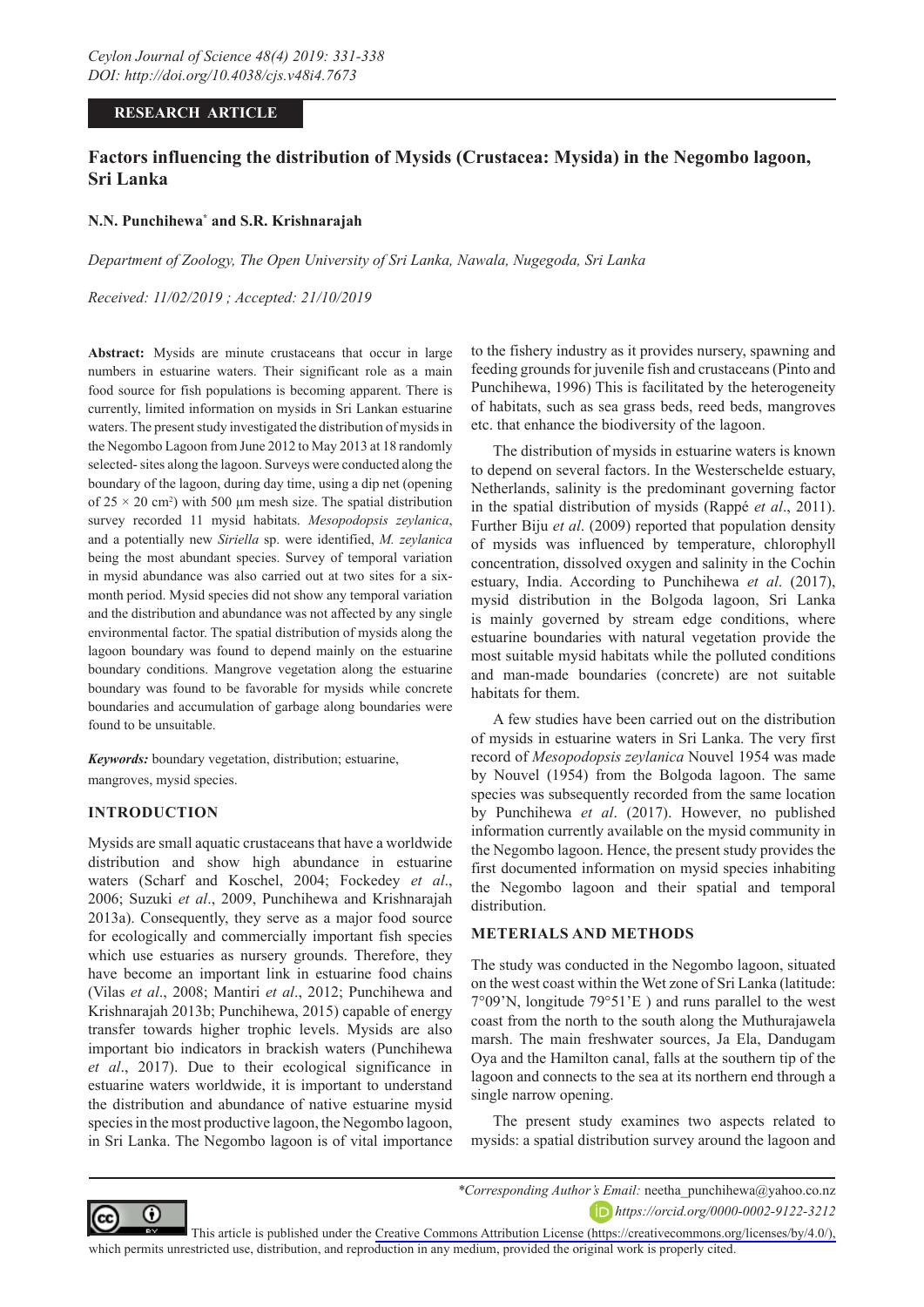a temporal distribution survey over a six-month period from July 2012 to December 2012, at two sites, Liyanagemulla and Kadolkele. These two sites were selected following initial reconnaissance surveys, during which relatively high numbers of mysids were recorded. Liyanagemulla which has a patchy distribution of mangroves, is situated in between the lower and mid estuary. All mangroves adjoining this site were cleared along the water front for landfill for highway developments. Kadolkele is situated closer to the upper estuary and has an extensive mangrove belt. The survey to determine the spatial distribution was conducted on different occasions; from June 2012 to May 2013 at 18 randomly selected sites, to cover a considerable area of the lagoon (Figure. 1, Table 1). At each site, four transects (each of 10 m length, 10 m apart) were established along an 80 m stretch of the estuarine bank along the boundary of the lagoon. Hence, four replicate samples were taken (10 m length x 4).

Mysid surveys were conducted along the boundary of the lagoon during the day time ( $\approx$ 9.0-11.30am) and samples were obtained using a dip net of circumference of  $25 \times 20$ cm2 and 500 µm mesh size. Samples were preserved in 70 % ethyl alcohol. Water parameters; salinity, pH, dissolved oxygen (DO), water temperature were measured at each sampling event, using WTW 400i Multi-Parameter Water Quality Field Meter, Geotech Environmental Equipment, USA. Boundary conditions such as, man-made concrete boundary, presence of mangrove vegetation, *Eichhornia crassipes*, and garbage at each sampling site and water level were also recorded. Morphological characteristics were analyzed in the laboratory to identify the mysid species.

## **STATISTICAL ANALYSES**

The mean and standard deviation of abundance values (temporal distribution) were calculated. The variations among them were inferred through a series of one-way Analysis of Variance (ANOVA) tests considering the site, month and species separately as factors. The mean separation was done using Tukey's Honestly Significant Difference (HSD). The factors that affect the distribution of mysid species and their abundance were determined using Pearson correlation Coefficient.

# **RESULTS**

## **Spatial Distribution Survey**

Of the 18 sites surveyed, mysids were present only in 11 sites (Table 2)*.* Only two mysid species, *Mesopodopsis zeylanica* Nouvel 1954, and a potentially new *Siriella* sp. were identified. *Mesopodopsis zeylanica*, inhabited seven sites as a single species and, both species were found sympatrically in another three sites. *Sirella* sp. was found as a single species only in one sites. Of the two species recorded *M*. *zeylanica* was the widely distributed and the dominant species found in the Negombo lagoon (Table 2 & 3). The sites where mysids were recorded, had patchily or widely distributed mangrove boundaries, whereas sites where mysids were absent had man-made concrete edges, areas with household pollutants and prevalence of *Eichhornia crassipes* (Mart.) Solms.

|  |  |  | Table 1: Qualitative description of sampling sites, Negombo Lagoon. |  |  |  |  |
|--|--|--|---------------------------------------------------------------------|--|--|--|--|
|--|--|--|---------------------------------------------------------------------|--|--|--|--|

| <b>Study site</b> | <b>Location (GPS)</b>   | <b>Ecological profile of the stream</b> | Presence of garbage |
|-------------------|-------------------------|-----------------------------------------|---------------------|
| Duwa 1            | 7°202390'N, 79°829416'E | Boundary filled with large stones       | Yes                 |
| Duwa 2            | 7°206902'N, 79°826206'E | Boundary filled with large stones       | Yes                 |
| Munnakare         | 7°192295'N, 79°832819'E | Mangrove belt                           | No                  |
| Kadolkele         | 7°196494'N, 79°850328'E | Mangrove belt, Sea grasses              | N <sub>0</sub>      |
| Kurana 1          | 7°191848'N, 79°853654'E | Mangroves- patchy distribution          | N <sub>0</sub>      |
| Kurana 2          | 7°189213'N, 79°854432'E | Mangroves- patchy distribution          | No                  |
| Katunayake 1      | 7°175243'N, 79°862196'E | Man-made concrete edges                 | Yes                 |
| Katunayake 2      | 7°166215'N, 79°866507'E | Mangroves- patchy distribution          | N <sub>0</sub>      |
| Katunayake 3      | 7°159265'N, 79°867986'E | Man-made concrete edges                 | Yes                 |
| Liyanagemulla     | 7°148420' N,79°867000'E | Mangrove belt, Sea grasses              | N <sub>0</sub>      |
| Seeduwa 1         | 7°135855'N, 79°869136'E | Eichornia crassipes                     | N <sub>0</sub>      |
| Seeduwa 2         | 7°119979'N, 79°862560'E | Eichornia crassipes                     | N <sub>0</sub>      |
| Kepumgoda         | 7°121210'N, 79°845380'E | Mangroves- patchy distribution          | N <sub>0</sub>      |
| Rajawatta         | 7°135180'N, 79°838510'E | Mangrove belt                           | N <sub>0</sub>      |
| Dunagalpitiya     | 7°147127'N, 79°837018'E | Man-made concrete edges                 | Yes                 |
| Talahena          | 7°158350'N, 79°832150'E | Mangrove belt                           | N <sub>0</sub>      |
| Basiyawatta       | 7°175390'N, 79°825050'E | Mangrove belt                           | N <sub>0</sub>      |
| Pitipana          | 7°195890'N, 79°827170'E | Mangroves                               | N <sub>0</sub>      |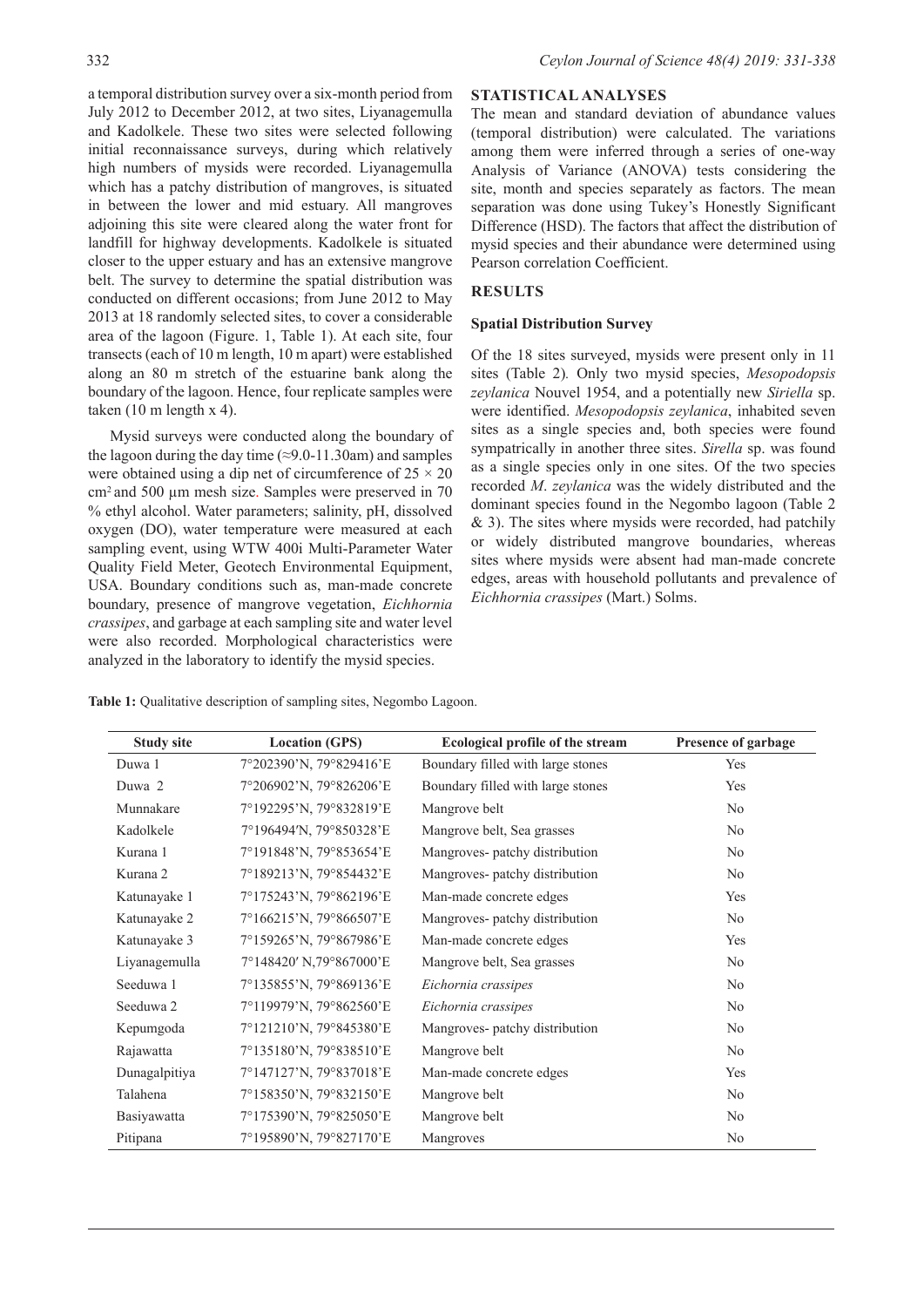| <b>Sites where</b>      | <b>Mysid species</b> | <b>Sites where mysids</b> |                   |  |  |
|-------------------------|----------------------|---------------------------|-------------------|--|--|
| mysids were<br>recorded | M. zeylanica,        | Siriella sp.              | were not recorded |  |  |
| Munnakare               | P                    |                           | Duwa 1            |  |  |
| Kadolkele               | P                    | P                         | Duwa 2            |  |  |
| Kurana 1                | P                    |                           | Katunayake 1      |  |  |
| Kurana 2                | P                    |                           | Katunayake 3      |  |  |
| Katunayake 2            | P                    |                           | Seeduwa 1         |  |  |
| Liyanagemulla           | P                    | P                         | Seeduwa 2         |  |  |
| Kepumgoda               | P                    |                           | Dunagalpitiya     |  |  |
| Rajawatta               | P                    |                           |                   |  |  |
| Talahena                | P                    | P                         |                   |  |  |
| Basiyawatta             | P                    |                           |                   |  |  |
| Pitipana                |                      | P                         |                   |  |  |

 $P$  = presence of mysids



**Figure 1:** Distribution of mysid habitats, Negombo Lagoon.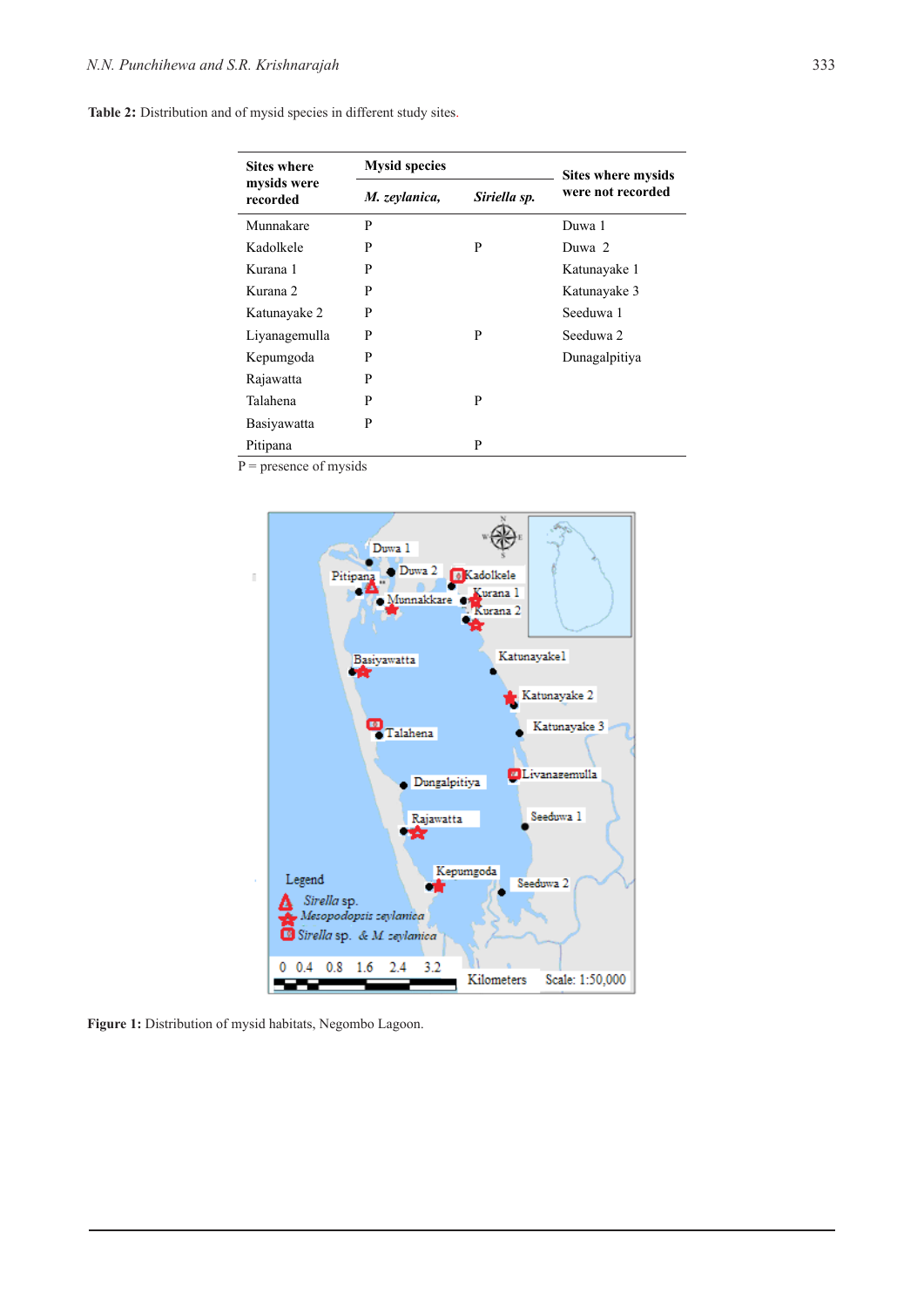**Table 3:** Number of individuals of *M. zeylanica* and *Sirella sp.* collected from different study sites (Except temporal distribution survey).

| <b>Site</b> |                            | No of individuals |             |  |  |
|-------------|----------------------------|-------------------|-------------|--|--|
|             | <b>Boundary</b> vegetation | M. zeylanica      | Sirella sp. |  |  |
| Munnakkare  | Mangrove                   | 16                |             |  |  |
| Talahena    | Mangrove                   | 36                | 07          |  |  |
| Kurana 1    | Mangrove                   | 27                |             |  |  |
| Kurana 2    | Mangrove                   | 35                |             |  |  |
| Kepumgoda   | Mangrove                   | 14                |             |  |  |
| Basiyawatta | Mangrove                   | 14                |             |  |  |
| Katunayake  | Mangrove                   | 19                |             |  |  |
| Rajawatta   | Mangrove                   | 20                |             |  |  |
| Pitipana    | Mangrove                   |                   | 10          |  |  |



**Figure 2:** Monthly variation of mean  $(\pm SD)$  abundance  $(n = 4)$  of mysid species, (a) *M. zeylanica* (b) *Siriella* sp. in Negombo lagoon.

#### **Temporal Distribution Survey**

Both *M*. *zeylanica* and *Siriella* sp. were encountered at Kadolkele and Liyanagemulla sites. *Mesopodopsis zeylanica* was the most common mysid species found at both sites over the six months of the survey period at these two locations (Figure 2). *Siriella* sp. was recorded only once (in December) at the Kadolkele site and only three individuals were collected, whereas at Liyanagemulla this species was recorded in each of the six months (Figure 2). A total of 72 individuals of *Siriella* sp. were collected from Liyanagemulla during July to December with the abundance being low at all times (Figure 2).

A total of 2371 *M*. *zeylanica* individuals were collected over a six month period at Kadolkele site. A major peak in the density of this species was apparent in August while the numbers continued to decline to reach low values during October to December (Figure 2). A total of 1473 *M*. *zeylanica* were collected from Liyanagemulla. The number of individuals was initially low and subsequently fluctuated markedly over the monitoring period; peaks in September and December (Figure 2), although no clear, recurring temporal trend is apparent.

There was a significant temporal vairation in the mean abundance of *M. zeylanica* over the six months period at both Kadolkele and Liyanagemulla (Table 4). Tukey test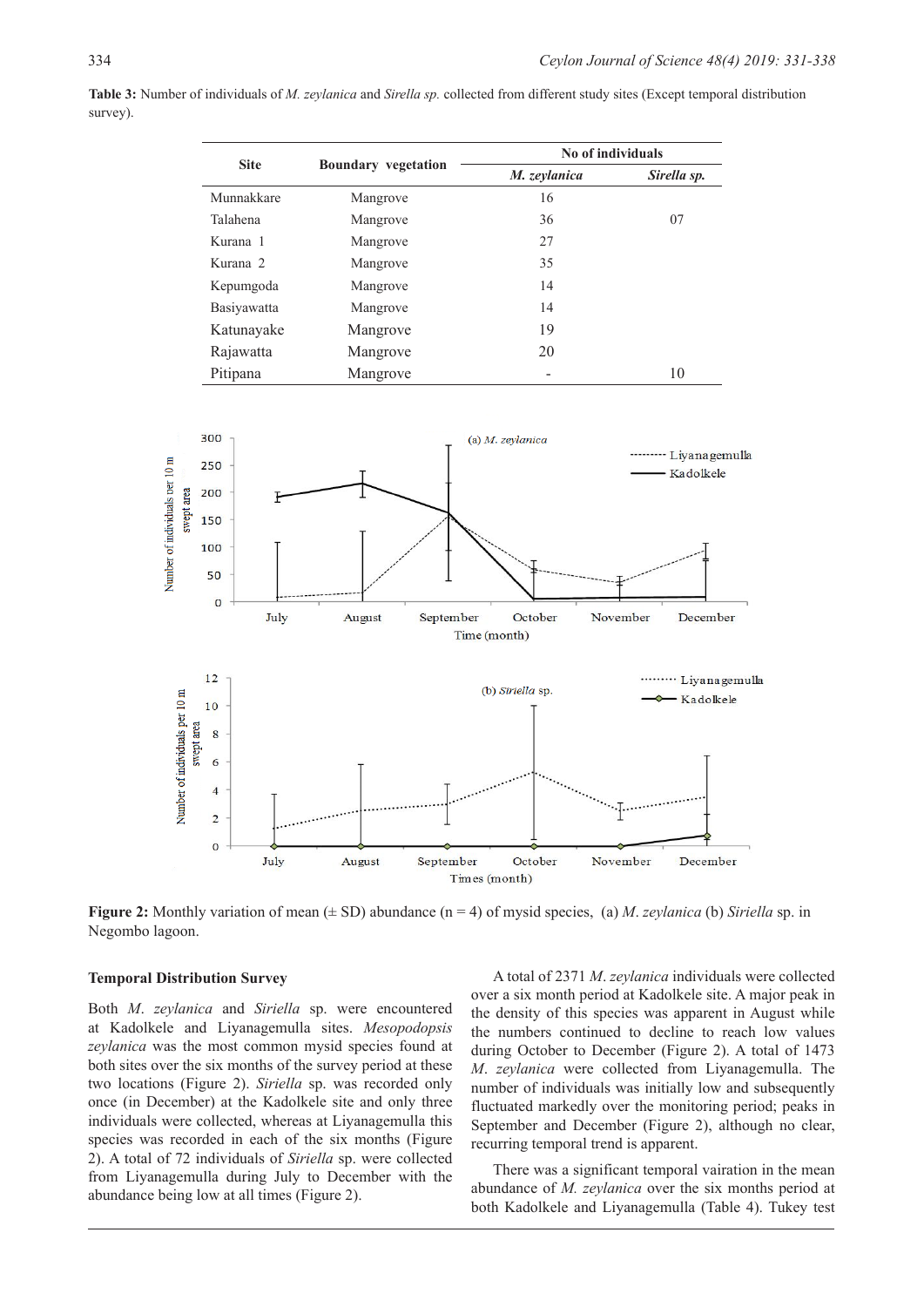**Table 4:** Synopsis of significance/non-significance in variation of mysid numbers among months and between sites.

| <b>Species</b> | <b>Site</b>   | <b>F</b> value | Df             | Significance/non-significance |
|----------------|---------------|----------------|----------------|-------------------------------|
| All mysids     | Kadolkele     | 9.21           | 05             | S                             |
|                | Liyanagemulla | 2.71           | 05             | S                             |
|                | Both sites    | 1.51           | 01             | ns                            |
| M. zevlanica   | Liyanagemulla | 2.76           | 0 <sub>5</sub> | S                             |
|                | Kadolkele     | 9.23           | 0 <sub>5</sub> | S                             |
| Siriella sp.   | Liyanagemulla | 0.83           | 05             | ns                            |
|                | Kadolkele     | 1.00           | 05             | ns                            |

ns = not significant, s = significant at  $P \le 0.05$ , Df = degrees of freedom.



**Figure 3:** Percentage composition of male, female and juveniles in each site.

**Table 5:** Pearson correlation coefficients (r) of bivariate analysis of the environmental parameters, stream edge condition, and .presence of garbage on mysid availability

|                                                                                                                         | pН    | Do    | <b>Salinity</b> | Water<br>temperature | Air<br>temperature | <b>Pollution</b> | <b>Boundary</b><br>condition |
|-------------------------------------------------------------------------------------------------------------------------|-------|-------|-----------------|----------------------|--------------------|------------------|------------------------------|
| Mysid<br>availability                                                                                                   | 0.303 | 0.471 | 0.269           | 0.031                | $-0.144$           | $-0.789$         | 0.976                        |
| Significance                                                                                                            | ns    | ns    | ns              | ns                   | ns                 | $s^{**}$         | $s_{\times}$                 |
| $\mathbf{u} \cdot \mathbf{u}$ $\mathbf{v} \cdot \mathbf{v}$ $\mathbf{v} \cdot \mathbf{v}$ $\mathbf{v} \cdot \mathbf{v}$ |       |       |                 |                      |                    |                  |                              |

\*\* significant at  $P \le 0.01$ , ns = not significant, s = significant, Do = dissolved oxygen

confirmed that the mean abundance values of *M. zeylanica* over July to September being significantly higher than that recorded from October to December at Kadolkele while the abundance in September and December was significantly higher than that in July and August at Liyanagemulla.

Data from both sites showed that there was no significant temporal variation in mean abundance of *Siriella* sp. across months (Table 4). But taking individual locations, considering the abundance of all mysids, the temporal differences were significant at both locations (*P*  $≤ 0.05$ ) (Table 4).

Percentage composition of male, female and juveniles collected from each site (Figure 3) has shown that female composition was always higher than males.

The environmental parameters recorded during the monthly survey is given in Figure 4. During the monitoring period, water temperature fluctuated between 26 °C and 34 °C. Dissolved oxygen levels were generally between 6.0 mg L−1 and 8.4 mg L−1 at all sites. The pH values varied throughout the sampling period at all sites, generally ranging from 6.4 to 7.8. Salinity recorded at Liyanagemulla consistently lower than at Kadolkle.

The correlation among the environmental parameters, condition of the boundary, and presence of garbage with the availability of mysids is shown in Table 5. It shows that the occurrence of *M. zeylanica* is strongly and positively correlated with the boundary condition ( $P \leq 0.01$ ) and negatively correlated with presence of garbage ( $P \leq 0.01$ ). There was no direct correlation of the availability of mysids with any of the tested environmental parameters. Here boundary condition was assessed through the presence of natural boundary vegetation (mainly mangroves) and the absence of *Eichhornia crassipes* or garbage, and lack of a concrete boundary. It was observed that mysid habitats were found mainly within the vicinity of mangrove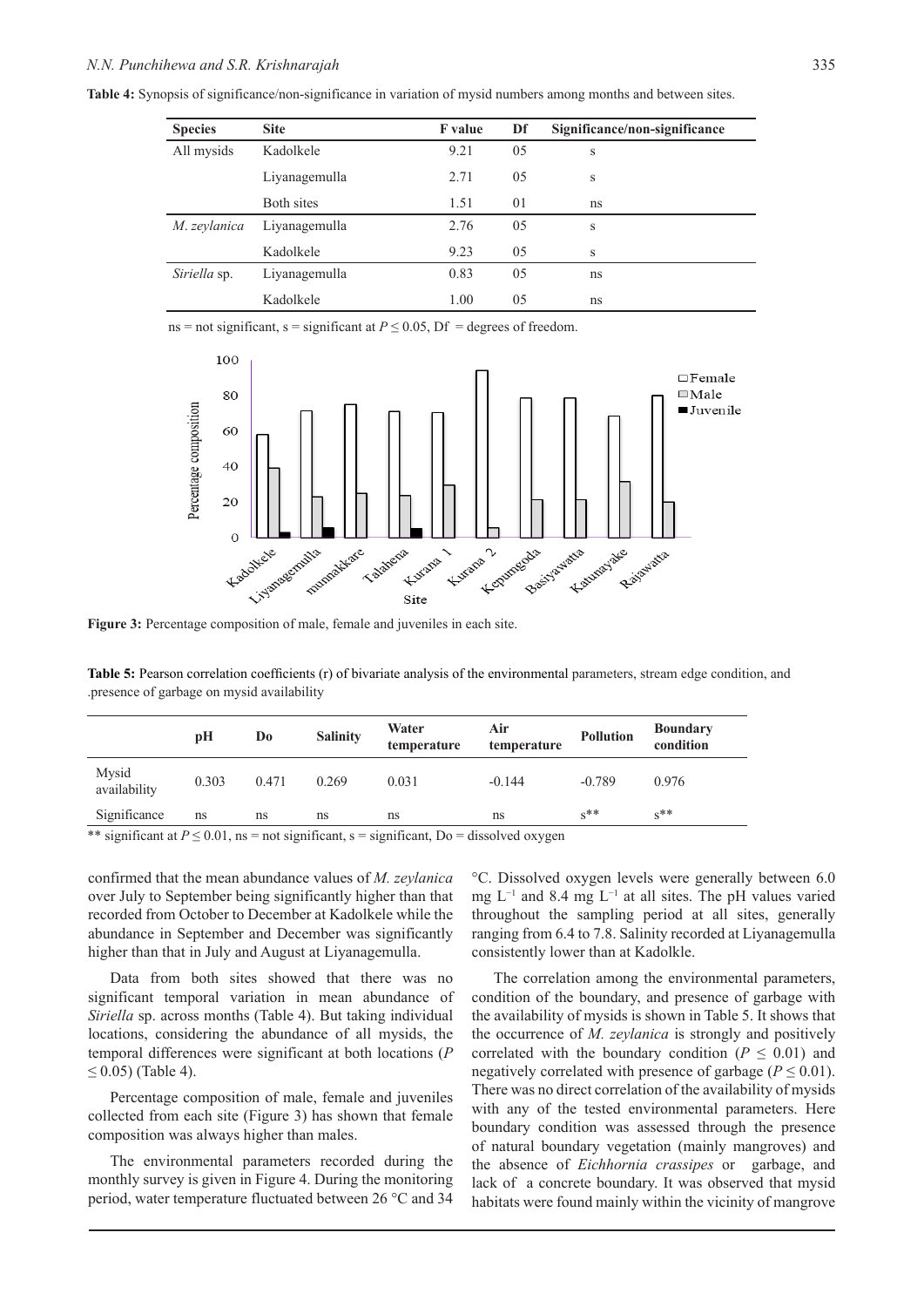

**Figure 4:** Monthly variation of environmental parameters, in study sites, (a) Liyanagemulla (b) Kadolkele.

**Table 6:** Pearsons correlation coefficients (r) between mysid abundance and environmental Parameters.

|                 | рH       | Do       | <b>Salinity</b> | Water<br>temperature | Air<br>temperature | Water<br>level |
|-----------------|----------|----------|-----------------|----------------------|--------------------|----------------|
| Mysid abundance | $-0.042$ | $-0.069$ | 0.202           | $-0.163$             | $-0.023$           | $-0.449$       |
| Significance    | ns       | ns       | ns              | ns                   | ns                 | $s^*$          |

\*significant at  $P \le 0.05$ , Do = dissolved oxygen, ns = not significant, s = significant

vgetation and none with the other areas.

The correlation among the environmental parameters on mysid abundance is given in Table 6. None of the environmental parameters had significant correlation with mysid abundance and the distribution ( $P > 0.05$ ). A negative correlation ( $P \leq 0.05$ ) between mysid abundance and the water level indicating that lower water levels are more favourable for mysids.

#### **DISCUSSION**

The occurrence of mysids in the Negombo lagoon was associated with the presence of extensive mangrove forests along the banks of the estuary indicating that these habitats are favourable. The Kadolkele site which supported the highest numbers of mysids has a relatively healthy mangrove forest. Of the two mysid species recorded *M*. *zeylanica* was the dominant species in this lagoon. This may be due to its high environmental suitability or fulfilment of its niche requirements within the lagoon. However, both species occurred sympatrically at three of the sampled

sites. This study recorded the potentially new *Sirella* sp. for the first time in Sri Lankan estuarine waters.

Nouvel (1954) reported the presence of *M*. *zeylanica* in the Bolgoda lagoon and Punchihewa *et al*. (2017) recorded this species in the same lagoon after a lapse of 58 years, most likely because no surveys had targeted this taxonomic group. Although this species was originally reported from Sri Lanka, it was subsequently identified from similar habitats in India (Biju & Panampunnayil, 2010; Verlecar *et al*., 2012).

Although temporal variations in species abundance were not evident at both Kadolkele and Liyanagemulla in the Negambo lagoon, in Cochin backwater in India, mysid abundance was associated with the monsoon period (Biju *et al*., 2009). Another study carried out in the Hooghly estuary in India, found that mysid abundance weakly correlated with the monsoon seasons (Sarkar & Choudhury 1986). However, the present study is consistent with that of Hanamura *et al*. (2009) which showed that stable water temperature reduced the seasonality of mysids in tropical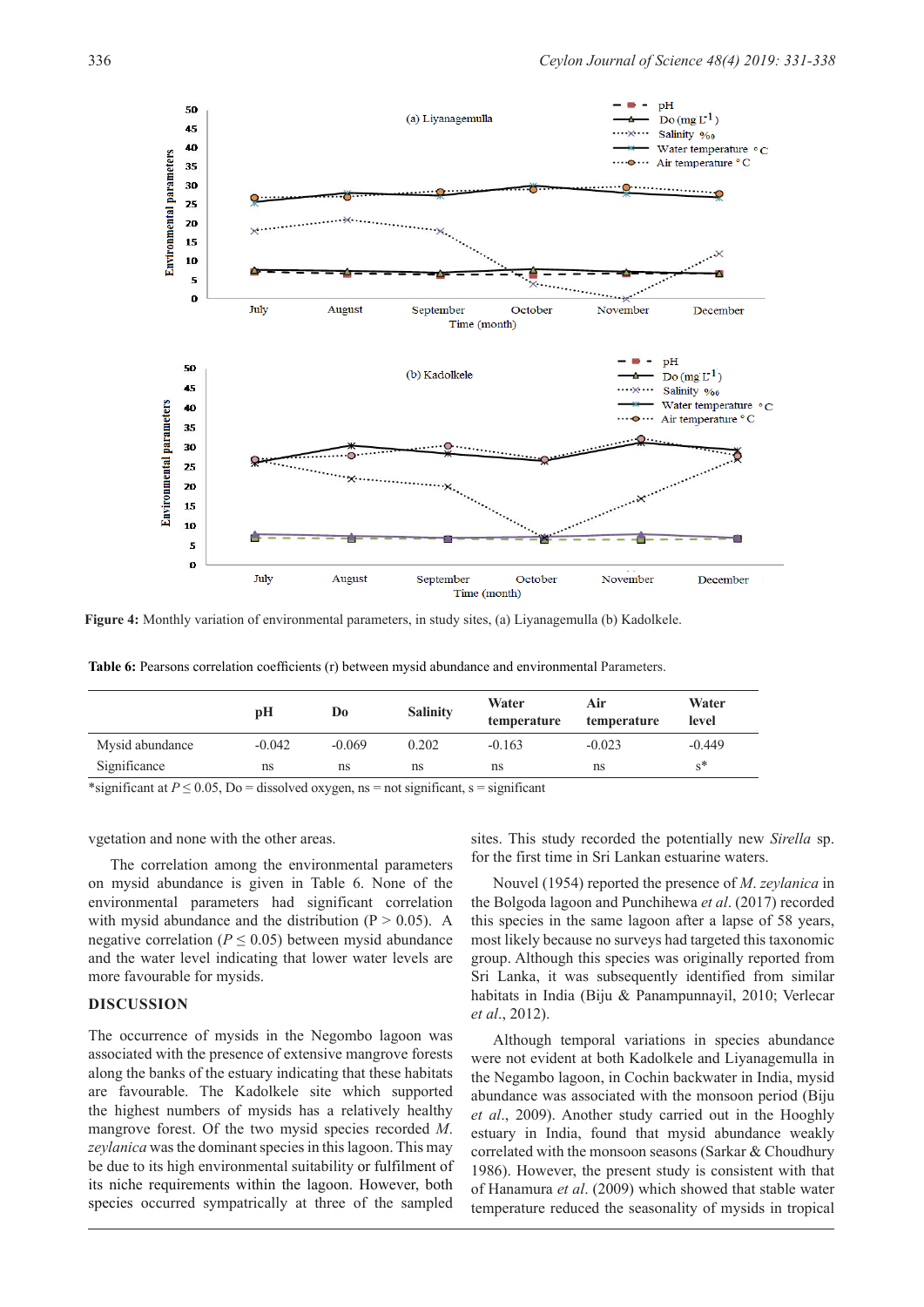#### *N.N. Punchihewa and S.R. Krishnarajah* 337

shallow-waters. Also, it is possible that short duration of the present study has not shown a temporal variation of mysid abundance in Negombo lagoon where water quality exhibits drastic variations (Gammanpila *et al.,* 2019).

In the present study it was clear that the mysid distribution in the Negombo lagoon was not governed by any single environmental factor. However, Biju *et al*. (2009) reported that the population density of mysids in the Cochin estuary, India was influenced by several factors including temperature, chlorophyll concentration, Do and salinity. In the present study, it was clearly shown that low water levels directly influenced the abundance of mysids which agrees with the findings for *Neomysis integer* (Hampel *et al*., 2003) in an intertidal salt marsh creek, Netherlands. Mysids become concentrated at the water's edge at low tide and the populations become dispersed again throughout the intertidal area on the following high tide (Connell, 1974). The present analysis has shown that mysid distribution mainly depends on the estuarine boundary condition and this is supported by the study in Bolgoda lagoon in Sri Lanka (Punchihewa *et al*., 2017). Low water levels and natural vegetation (mainly mangroves) of the estuarine boundary provide suitable conditions for the occurrence of mysids, while polluted or concrete banks are unsuitable.

Although Sri Lanka has a rich biodiversity, the Sri Lankan mysid species have not been listed under crustaceans, mostly likely due to the lack of knowledge on these taxa. The findings of the present study would therefore provide much needed information towards conservation of the mysid species.

The clearance of mangroves was apparent in Liyanagemulla due to the landfills for highway development projects. The exposed estuarine boundary is subjected to considerable erosion from strong currents as well as a result of tidal impacts. Therefore, to conserve the biodiversity of the lagoon, and also can perhaps be enhanced through replanting of mangroves along the boundary, mainly where heavy destruction of mangroves has occurred.

#### **CONCLUSION**

Present study recorded two mysid species, *Mesopodopsis zeylanica*, and a potentially new *Sirella* sp. Among the two species, *M. zeylanica* was the dominant species in this lagoon. Distribution of mysids in Negombo Lagoon depends on the estuarine boundary condition and tidal amplitude. The natural vegetation (mainly mangroves) of the estuarine boundary provides suitable conditions for the occurrence of mysids, while polluted or concrete banks are unsuitable.

### **REFERENCES**

- Biju, A., Gireesh, R., Jayalakshmi, K.J., Haridevi, C.K. and Panampunnayil, S.U. (2009). Seasonal abundance, ecology, reproductive biology and biochemical composition of *Mesopodopsis orientalis* Tattersall (Mysida) from a tropical estuary, Cochin backwater-India, *Crustaceana* **82**: 981-996.
- Biju, A. and Panampunnayil, S.U. (2010). Seasonality, reproductive biology and ecology of *Mesopodopsis*

*zeylanica* (Crustacea: Mysida) from a tropical estuary (Cochin backwater) in India, *Plankton and Benthos Research* **5**(2):49-55.

- Connell, A.D. (1974). Mysidacea of the Mtentu River Estuary, Transkei, South Africa, *Zoologica Africana*  **9:**147-159.
- Fockedey, N.A., Ghekiere, A., Bruwiere, S. and Janssen, C.R. (2006). Effect of salinity and temperature on the intra-marsupial development of the brackish water mysid *Neomysis integer* (Crustacea: Mysidacea), *Marine Biology* **148**:1339-1356.
- Gammanpila, M. Wijeyaratne, M.J.S, Amarasinghe, U.S. (2019). The dwindling community-based management strategies in the brush park fishery of a tropical estuary: Need for co-management. *Ocean and Coastal Management* **167**: 145-157. https://doi.org/10.1016/j. ocecoaman.
- Hampel, H., Cattrijsse, A. and Vincx, M. (2003). Tidal, diel and semi-lunar changes in the faunal assemblage of an intertidal salt marsh creek, Estuarine Coastal and Shelf Science **56**(3-4):795-805.
- Hanamura, Y., Siow, R., Chee P.E. and Kassim, F.M. (2009). Seasonality and biological characteristic of the shallow water mysid *Mesopodopsis orientalis* (Crustacea: Mysida) on a tropical sandy beach, Malaysia, Plankton and Benthos Research **4**:53-61.
- Mantiri, R.O.S.E., Ohtsuka, S. and Sawamoto, S. (2012). Fisheries on *Mesopodopsis* (Mysida: Mysidae) and *Acetes* (Decapoda: Sergestidae) in Indonesia, Kuroshio Science. **5**(2):137-146.
- Nouvel, H. (1954). Description d'un Mysidace´ nouveau de Ceylan *Mesopodopsis zeylanica* n.sp. *Zoologische Mededelingen*. **33**: 33-39.
- Pinto, L. and Punchihewa, N.N. (1996). Utilization of mangroves and seagrasses by fishes in the Negombo Estuary, Sri Lanka. *Marine Biology*. **126**(2): 333-345.
- Punchihewa, N.N. and Krishnarajah, S.R. (2013a) Distribution of mysids (Crustacea: Mysidacea) in Auckland Region, New Zealand, American Journal of Marine Science **1**(1):16-21.
- Punchihewa, N.N. and Krishnarajah, S.R. (2013b). Trophic position of two mysid species (Crustacea: Mysidacea) in an estuarine ecosystem in Auckland, New Zealand, Using Stable Isotopic Analysis, *American Journal of Marine Science* **1**(1):22-27.
- Punchihewa, N.N. (2015). Evaluation of ecological importance of mysids as a food item in the diet of fish, New Zealand. International Journal of Environment, **4**(3):35-41.
- Punchihewa, N.N., Krishnarajah, S.R. and Vinobaba, P. (2017). Mysid (Crustacea: Mycidacea) distribution in the Bolgoda estuarine system and Lunawa lagoon, Sri Lanka, *International Journal of Environment*, **6**(1):23- 30.
- Rappé, K., Fockedey, N., Van Colen, C., Cattrijsse, A., Mees, J. and Vincx, M. (2011). Spatial distribution and general population characteristics of mysid shrimps in the Westerschelde estuary (SW Netherlands), Estuarine, *Coastal and Shelf Science* **91**(2):187-197.
- Sarkar, S.K. and Choudhury, A. (1986). On the occurrence and abundance of *Mesopodopsis orientalis*